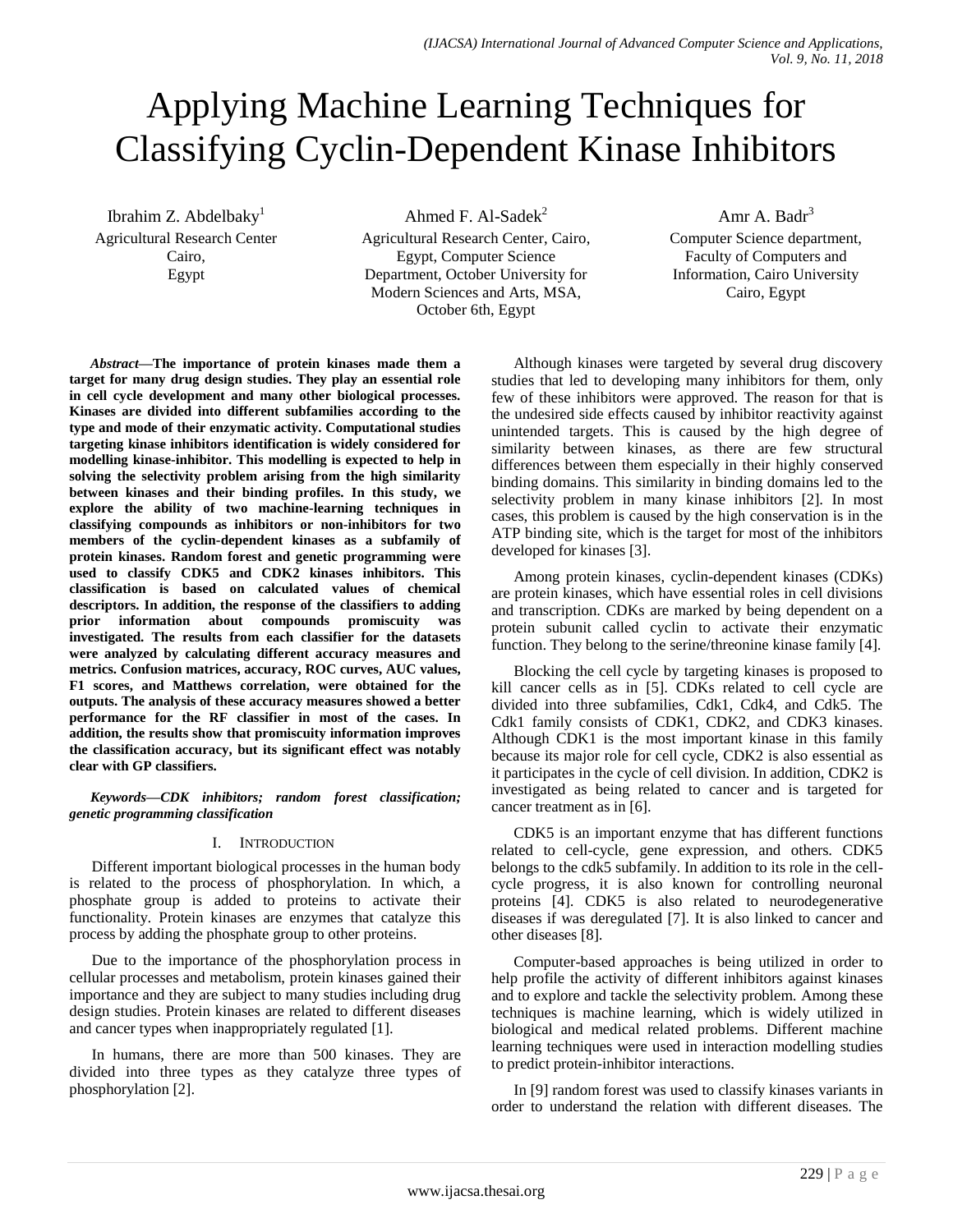classification was based on protein kinases sequence features. The resulting accuracy was 88%.

In the area of kinase inhibitors, machine learning was used in [10] to a study the kinase inhibitory data of [11] in order to model the prediction of interactions between kinases and their inhibitors. The study aimed for building a computationalexperimental framework by using Kernel-based regression methods on molecular descriptors and fingerprints of kinase inhibitors. The predicted results were found correlated to kinase assays experimental results by 0.77.

In [12] Machine learning for predicting the binding of kinases to inhibitors by modelling different sets of features. Features used for kinases are based on sequences, in addition to phylogenetic features and amino acid positions in the active site. For inhibitors, 2D structural features and chemical features were used. Their experiments showed the importance of different sets of features based on the decision tree and SVM modelling results. The highest prediction accuracy achieved was 86.1%.

Another application of machine learning to predict active or inactive confirmations of kinases was done in [13]. The study proved that classification based on the activation segment orientation is performing better than other methods.

Genetic Programming (GP) [14] is a machine learning technique that simulates biological evolution and is used for modelling by regression or classification. It starts by a random population, then it continues to produce generations and individuals by performing evolutionary operations such as mutations, crossover, and selection, aiming to improve a fitness function. The individuals of GP is trees representing mathematical models to relate the modelled features to a target variable [15].

Random Forest (RF)[16], is a machine learning technique based on a large number of decision trees. A bootstrap sample is drawn and a set of variables are selected randomly to decide the split of each node. The tree grows and splits using the variables at each node until a specified criteria is achieved [17].

In this study, we use genetic programming and random forest classification techniques for classifying inhibitors and non-inhibitors for two of the cyclin-dependent kinases, CDK5 and CDK2. Both techniques were used for modelling chemical descriptors information. In addition to classification, we investigated the response of the classifiers to adding information about kinase binding promiscuity of compounds.

The outputs of the classifiers were analyzed using different accuracy measures and metrics. Because there is no standard single evaluator of classification accuracy, we calculated and obtained a group of measures for a wide evaluation of the results. These measures are confusion matrices, accuracy, ROC curves, AUC values, F1 score, and Matthews correlation coefficient.

Additionally, the analysis shows how could the classifiers reflect compound promiscuity information. Compound *promiscuity* against kinases is the ratio of the kinases that could be inhibited by that compound at a specific concentration [11].

This document is structured as follows: In section 2 we describe the dataset we used and illustrate data processing and workflow steps. In section 3, different results are presented and discussed. In section 3, we present our conclusion on the results and expectations for future improvements.

# II. DATA AND METHODS

We describe in this section the data sources, tools, and the methodology we used in order to achieve our objectives in building and evaluating the classifiers.

# *A. Data Sources*

The dataset we used was extracted from the data of [11]. The original dataset contains the measured interaction values for more than 3000 compounds against 172 kinases. The values represent the  $pK<sub>I</sub>$  values, which are the negative values of base-10 log of the  $K_I$  interaction value. We extracted the values for the first 1497 compounds against two protein kinases belonging to the cyclin-dependent kinases subfamily, CDK2, and CDK5.

The original dataset contains five cyclin-dependent kinases. We decided to study the data for CDK2, and CDK5 only as they have higher number of measured inhibitor activities with 868 and 1038 values respectively.

A threshold  $pK_I$  value of (value >5.9) was used for classifying compounds as inhibitors or not. This threshold was determined based on what the original study in [11] mentioned about compound activity against kinases.

We used the molecular descriptor values for the 1497 compounds. These values were obtained previously using edragon online tool [18]. The number of descriptors extracted for each compound is 1666 descriptor values.

Promiscuity value for each compound is provided in the original dataset in [11]. Promiscuity\_1uM of a compound represents the portion of kinases tested with a potency of 1uM achieved by that compound.

# *B. Data Preparation*

For each of the two proteins, two files were created with all the information needed for modelling. Each file contained the descriptor values for the compounds that interacted with one protein after removing columns that contained only zeros for all compounds. In addition, the interaction values were added as the last column as the target value. For each protein, another version of the data file was created including the value of *promiscuity\_1uM* for each compound as an additional feature. So, each of the two proteins had two data files, and building a classifier was done twice for each protein. One time with descriptor values only, and another time with promiscuity and descriptor values.

The interaction values were classified based on the threshold mentioned in [11], considering the value of 5.9  $pK_I$ as the inhibition threshold. The data file for each protein was modified replacing the interaction value with the class number. Class 1 represents that the corresponding compound is a potential inhibitor ( $pK_I > 5.9$ ) while class 2 represents a noninhibitor compound ( $pK<sub>I</sub> \le 5.9$ ). Table I shows the counts of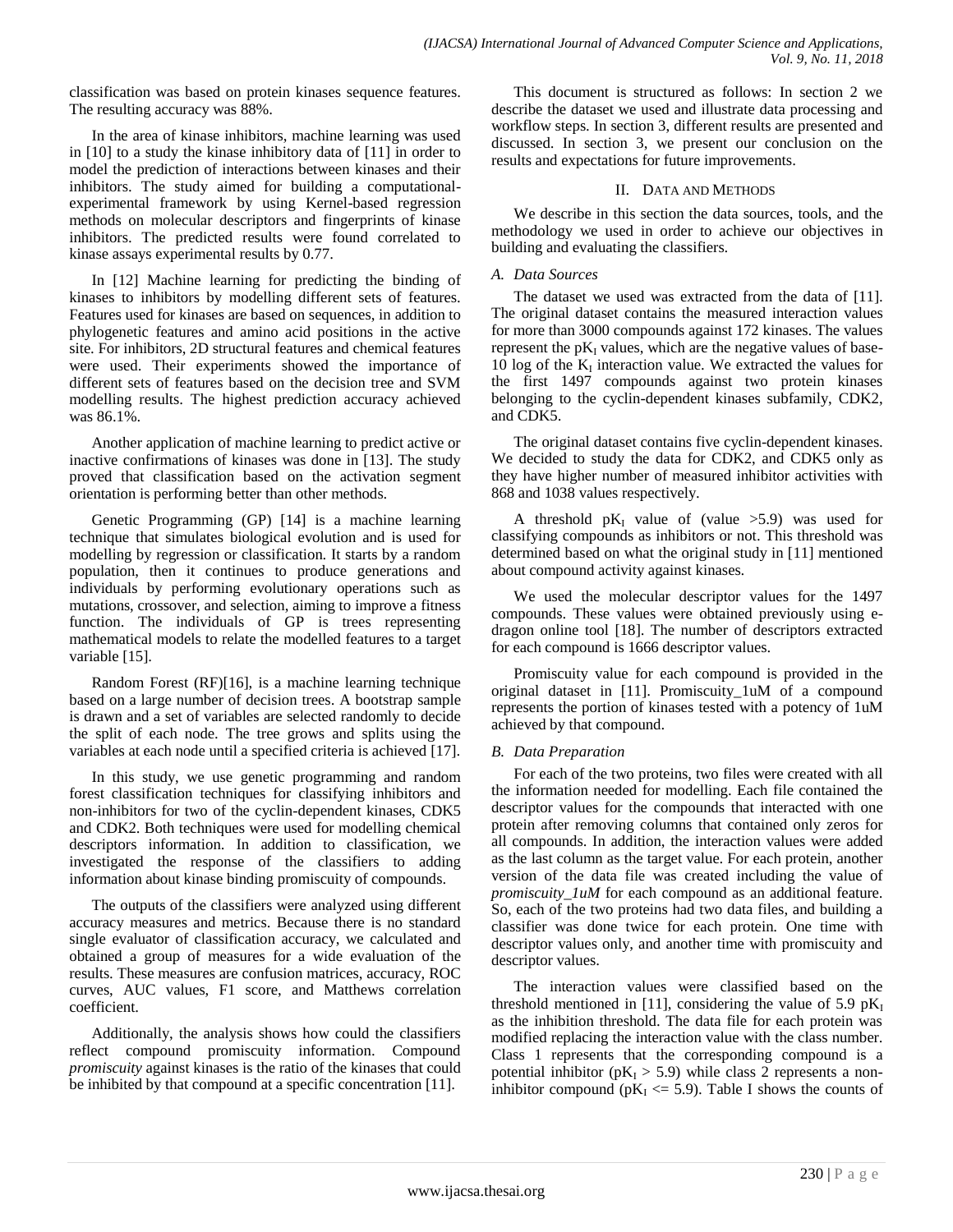compounds as inhibitors or non-inhibitors according to the specified threshold in both protein datasets.



Fig. 1. Complete Workflow for Buidling and Eavaluating Classifiers.

Data separation, processing and cleaning were all done using python scripts that we wrote to read, manipulate and write csv files with the desired structure.

#### *C. Methodology*

In this study, we followed a multi-step methodology to explore the ability of two machine-learning techniques for predicting the inhibition activity of compounds against two cyclin dependent kinases. Random forest and genetic programming were applied on datasets of CDK5, and CDK2 kinases. The effect of adding promiscuity to the modelling features was also investigated, as it provides information about the ability of a compound to inhibit kinases.

First, we obtained, separated, and preprocessed the data sets for CDK5 and CDK2 kinases. After that, we obtained and prepared the required tools for testing random forest, and genetic programming classifications. Then, we performed different experiments, namely four for each protein, and collected the outputs. Finally, we evaluated the performance of the classifiers with different measures and compared the results. We concentrated more on the outputs of the RF classifier. The workflow of the complete steps for our work is shown in Fig. 1, which shows the steps followed to build both classifiers for each protein dataset.

In all experiments, descriptor values were considered as variables or features, and the class number was the target to be predicted. Each dataset was divided into a 70% training set, and a 30% test set.

#### *D. Genetic Programming Classification*

To perform GP classification we used a free desktop tool, HeuristicLab Optimizer 3.3.15 [19], in the mode (symbolic classification).

The input in each GP experiment was one of the files we created previously, in addition to setting GP parameters. We used different combination of parameters trying to achieve higher accuracy. The set of parameter values used with GP experiments are shown in table II.

TABLE I. Number of Compounds in ecah class

|      | <b>Inhibitors</b> | <b>Non-Inhibitors</b> |
|------|-------------------|-----------------------|
| CDK5 | 234               | 804                   |
| CDK2 | 251               | 618                   |

TABLE II. GP CLASSIFICATION PARAMETER VALUES

| <b>Population size</b>  | 1000                                 |
|-------------------------|--------------------------------------|
| No. of generations      | $1000 - 5000$                        |
| <b>Selection method</b> | <b>Tournament Selector</b>           |
| <b>Crossover rate</b>   | 0.90                                 |
| <b>Mutation rate</b>    | 0.15                                 |
| <b>Objective</b>        | Min (MSE), Or<br>Min (Penalty Score) |
| Model Depth             | 10                                   |
| Model length            | 100                                  |

## *E. Random Forest Classification*

Data files for each protein were loaded into R studio. Each dataset was divided by random sampling into a 70% training set, and a 30% testing set for validation.

The R package *(randomForest)* was used for the modelling. We set two basic RF parameters, the number of trees constructed *(ntree),* and the number of randomly preselected features, or variables, in each tree *(mrty)*. We tried different values for these two parameters until we achieved a relatively low error value. Parameter values used for RF experiments are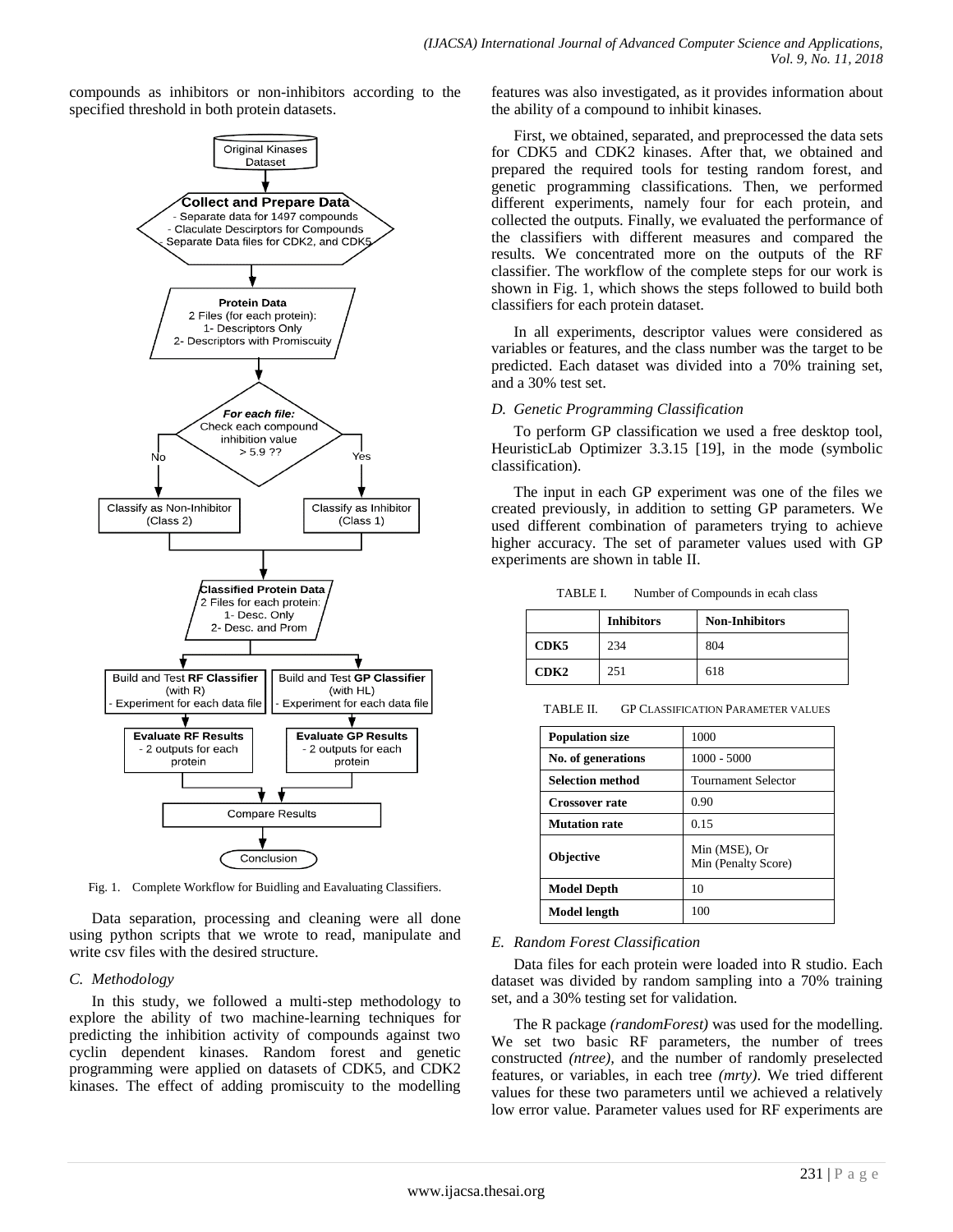shown for different datasets in table III. The parameter values used with the datasets including promiscuity are also shown in the table. The clear difference when using promiscuity in the dataset was achieving higher accuracies with lower number of trees.

Finally, results of different experiments were collected and different accuracy metrics were calculated for enhanced analysis.

TABLE III. RF CLASSIFICATION PARAMETER VALUES

|             | Promiscuity | <b>Trees</b><br>(ntree) | <b>Variables</b><br>(mrty) |
|-------------|-------------|-------------------------|----------------------------|
|             | No          | 600                     | 70                         |
| <b>CDK5</b> | Yes         | 450                     | 110                        |
|             | No          | 600                     | 85                         |
| CDK2        | Yes         | 450                     | 65                         |

#### III. RESULTS AND DISCUSSION

Both machine-learning classification techniques, genetic programming and random forest, were tested on two datasets for two cyclin dependent kinases and their inhibitors. Results varied between datasets and techniques. We mention the results in this section showing different accuracy measures we used, along with a discussion of the variations in these accuracies.

## *A. Accuracy*

RF classifier could classify all test data. Table IV shows the overall accuracy of the RF classifier in terms of all correctly classified items in training and testing sets for both proteins. The accuracy is also shown when promiscuity was used in the data set.

## *B. Confusion Matrix*

A confusion matrix is a table with a specific layout that is usually used to describe and visualize the performance of a classification algorithm. We show here the confusion matrices for each experiment.

The confusion matrices resulted from RF experiments are shown in tables V to VIII. Table V shows the matrix for the RF Result Accuracies for both proteins with and without promiscuity.

TABLE IV. RF RESULT ACCURACIES FOR BOTH PROTEINS WITH AND WITHOUT PROMISCUITY

|      |                    | <b>Accuracy</b> |             |
|------|--------------------|-----------------|-------------|
|      | <b>Promiscuity</b> | <b>Training</b> | <b>Test</b> |
|      | No                 | 83.47 %         | 83.97 %     |
| CDK5 | Yes                | 84.44 %         | 85.26 %     |
|      | No                 | 83.22 %         | 80.08%      |
| CDK2 | Yes                | 85.53 %         | 88.51 %     |

In all confusion tables, the columns show the number of predicted items in each class (Inhibitor, Non-Inhibitor), and the rows display the actual items in each class. The results are shown for training and testing sets.

Table V shows results from CDK5 dataset without promiscuity, while table VI shows the results for CDK5 dataset including promiscuity information. Similarly, for CDK2 dataset, tables VII shows the results without promiscuity information, while table VIII displays the confusion matrix of CDK2 dataset that includes promiscuity values.

It should be noticed that the test sets were selected by random sampling, so, number of items in each class will not remain the same among different experiments.

The confusion matrices in all experiments show a high ability of the RF classifier to identify non-inhibitors. On the other hand, the ability to identify inhibitors is not in the same level. The reason for that could be the imbalance in data provided for the classifier, as most of the compounds in the data sets are already non-inhibitors as shown in table I.

TABLE V. RF CLASSIFIER CONFUSION MATRIX FOR CDK5 INHIBITORS (DESCRIPTORS ONLY)

|               |                            | <b>Predicted</b> |                            |                  |                            |  |
|---------------|----------------------------|------------------|----------------------------|------------------|----------------------------|--|
|               |                            | <b>Training</b>  |                            | <b>Testing</b>   |                            |  |
|               |                            | <b>Inhibitor</b> | $Non-$<br><b>Inhibitor</b> | <b>Inhibitor</b> | $Non-$<br><i>Inhibitor</i> |  |
|               | <i>Inhibitor</i>           | 52               | 109                        | 28               | 45                         |  |
| <b>Actual</b> | $Non-$<br><i>Inhibitor</i> | 11               | 554                        | 5                | 234                        |  |

TABLE VI. RF CLASSIFIER CONFUSION MATRIX FOR CDK5 INHIBITORS (DESCRIPTORS AND PROMISCUITY)

|               |                          | <b>Predicted</b> |                            |                  |                            |  |
|---------------|--------------------------|------------------|----------------------------|------------------|----------------------------|--|
|               |                          | <b>Training</b>  |                            | <b>Testing</b>   |                            |  |
|               |                          | <i>Inhibitor</i> | $Non-$<br><i>Inhibitor</i> | <i>Inhibitor</i> | $Non-$<br><i>Inhibitor</i> |  |
|               | <i>Inhibitor</i>         | 57               | 103                        | 30               | 44                         |  |
| <b>Actual</b> | Non-<br><i>Inhibitor</i> | 10               | 556                        | $\overline{2}$   | 236                        |  |

TABLE VII. RF CLASSIFIER CONFUSION MATRIX FOR CDK2 INHIBITORS (DESCRIPTORS ONLY)

|        |                            | <b>Predicted</b> |                            |                  |                            |  |
|--------|----------------------------|------------------|----------------------------|------------------|----------------------------|--|
|        |                            | <b>Training</b>  |                            | <b>Testing</b>   |                            |  |
|        |                            | <b>Inhibitor</b> | $Non-$<br><b>Inhibitor</b> | <b>Inhibitor</b> | $Non-$<br><i>Inhibitor</i> |  |
|        | <i>Inhibitor</i>           | 82               | 87                         | 36               | 46                         |  |
| Actual | $Non-$<br><b>Inhibitor</b> | 15               | 424                        | 6                | 173                        |  |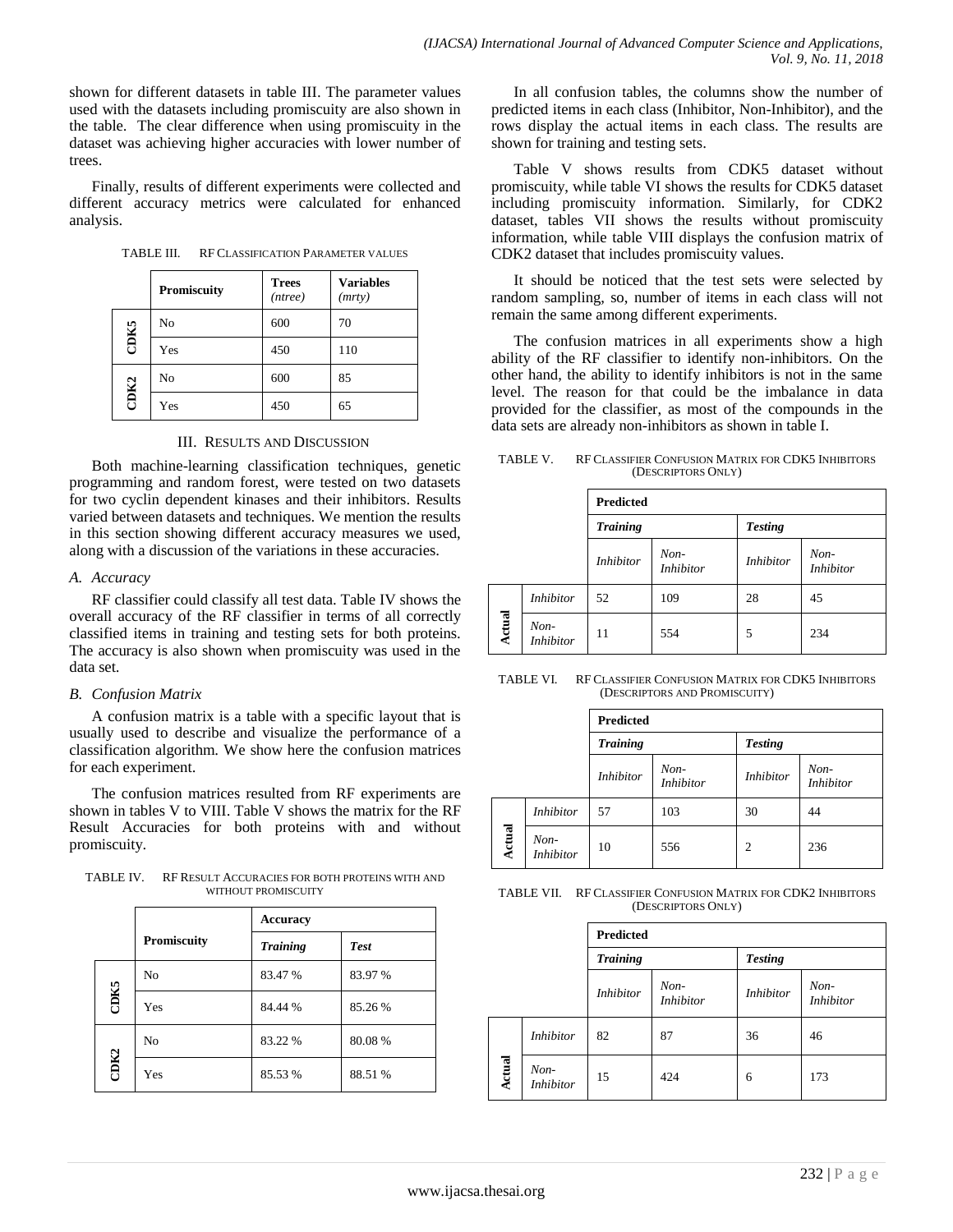|        |                          | <b>Predicted</b> |                            |                  |                            |  |
|--------|--------------------------|------------------|----------------------------|------------------|----------------------------|--|
|        |                          | <b>Training</b>  |                            | <b>Testing</b>   |                            |  |
|        |                          | <i>Inhibitor</i> | $Non-$<br><i>Inhibitor</i> | <i>Inhibitor</i> | $Non-$<br><i>Inhibitor</i> |  |
|        | <i>Inhibitor</i>         | 100              | 75                         | 49               | 27                         |  |
| Actual | Non-<br><i>Inhibitor</i> | 13               | 420                        | 3                | 182                        |  |

TABLE VIII. RF CLASSIFIER CONFUSION MATRIX FOR CDK2 INHIBITORS (DESCRIPTORS AND PROMISCUITY)

#### *C. ROC Curves*

The Receiver operating Characteristics curve (ROC Curve) was plotted for all outputs to understand the ability of each classifier in discriminating between inhibitors and noninhibitors. RF ROC curves were plotted using ROCR package in R [20], and are shown in Fig. 2, while ROC curves for GP experiments were obtained from HeuristicLab, and are shown in Fig. 3.

The curves show a fairly high ability for the RF classifier to label and determine the class for test data. For additional better understanding of the ROC curves, we show the values of AUC (Area Under the ROC Curve) for these ROC curves in table IX.

From the AUC values and the ROC curves, we can see that RF outperforms GP with both protein datasets, especially when promiscuity information exists. The AUC values also show a remarkable improvement when promiscuity information exists in the dataset for both proteins and with the two techniques. However, the improvement ratio in the case of promiscuity information is notably higher with GP classifier.

## *D. F1 Score*

F1score is calculated based on the precision and recall measures. F1 score measures the accuracy of a classification model based on the number of positives identified correctly and the total number of positives. Tables X and XI show the F1 scores for RF and GP classifiers on CDK5 and CDK2 dataset respectively.

For CDK2, F1 scores are almost within a close range to each other except for GP classifier without promiscuity. Also in this measure, we can see that GP could better reflect the promiscuity information by increasing the F1 score value with a higher ratio than RF, although RF values were better beforehand. Additional note here is that CDK5 dataset without promiscuity could not result in high accuracy predictions of positives, even after many experiments.

## *E. Matthews Correlation Coefficient*

Matthews correlation coefficient (MCC), is a quality measure used to evaluate binary classifications. So it is applicable in our case. It takes into consideration true positives and negatives and hence it is considered as a balanced measure. Tables XII and XIII show the MCC values for RF and GP classifiers on CDK5 and CDK2 datasets respectively.

TABLE IX. AREA UNNDER ROC CURVE FOR RF AND GP CLASSIFIERS

|    | <b>AUC</b>   |            |          |            |  |
|----|--------------|------------|----------|------------|--|
|    | CDK5<br>CDK2 |            |          |            |  |
|    | No Prom.     | With Prom. | No Prom. | With Prom. |  |
| RF | 0.82         | 0.94       | 0.87     | 0.94       |  |
| GP | 0.56         | 0.85       | 0.62     | 0.68       |  |

TABLE X. F1 SCORES FOR CDK5 DATASET RESULTS

|    | <b>F1 Score</b> |            |                |            |  |
|----|-----------------|------------|----------------|------------|--|
|    | <b>Training</b> |            | <b>Testing</b> |            |  |
|    | No Prom.        | With Prom. | No Prom.       | With Prom. |  |
| RF | 0.46            | 0.50       | 0.53           | 0.57       |  |
| GP | 0.62            | 0.70       | 0.23           | 0.51       |  |

TABLE XI. F1 SCORES FOR CDK2 DATASET RESULTS

|    | <b>F1 Score</b> |            |                |            |  |
|----|-----------------|------------|----------------|------------|--|
|    | <b>Training</b> |            | <b>Testing</b> |            |  |
|    | No Prom.        | With Prom. | No Prom.       | With Prom. |  |
| RF | 0.62            | 0.69       | 0.58           | 0.77       |  |
| GP | 0.66            | 0.88       | 0.39           | 0.43       |  |

TABLE XII. MCC SCORES FOR CDK5 DATASET RESULTS

|    | <b>MCC</b>      |            |                |            |  |  |
|----|-----------------|------------|----------------|------------|--|--|
|    | <b>Training</b> |            | <b>Testing</b> |            |  |  |
|    | No Prom.        | With Prom. | No Prom.       | With Prom. |  |  |
| RF | 0.45            | 0.49       | 0.50           | 0.56       |  |  |
| GP | 0.53            | 0.62       | 0.11           | 0.42       |  |  |

TABLE XIII. MCC SCORES FOR CDK2 DATASET RESULTS

|    | <b>MCC</b>      |            |                |            |
|----|-----------------|------------|----------------|------------|
|    | <b>Training</b> |            | <b>Testing</b> |            |
|    | No Prom.        | With Prom. | No Prom.       | With Prom. |
| RF | 0.55            | 0.63       | 0.51           | 0.71       |
| GP | 0.54            | 0.83       | 0.18           | 0.33       |

The values of MCC measure in general ranges between -1 (No prediction), and 1 (Perfect prediction). In this case, the values for MCC in both datasets almost near to 0.5 or higher, except in the cases where GP classifier predicts the test sets for both proteins. As a general note, GP is performing better than RF in training data, but it cannot predict test sets accurately. On the other hand, RF is more accurate in predicting the test sets classes.

It is also clear from the tables that MCC value increases when promiscuity information is included in the datasets. Promiscuity information improved the accuracy of GP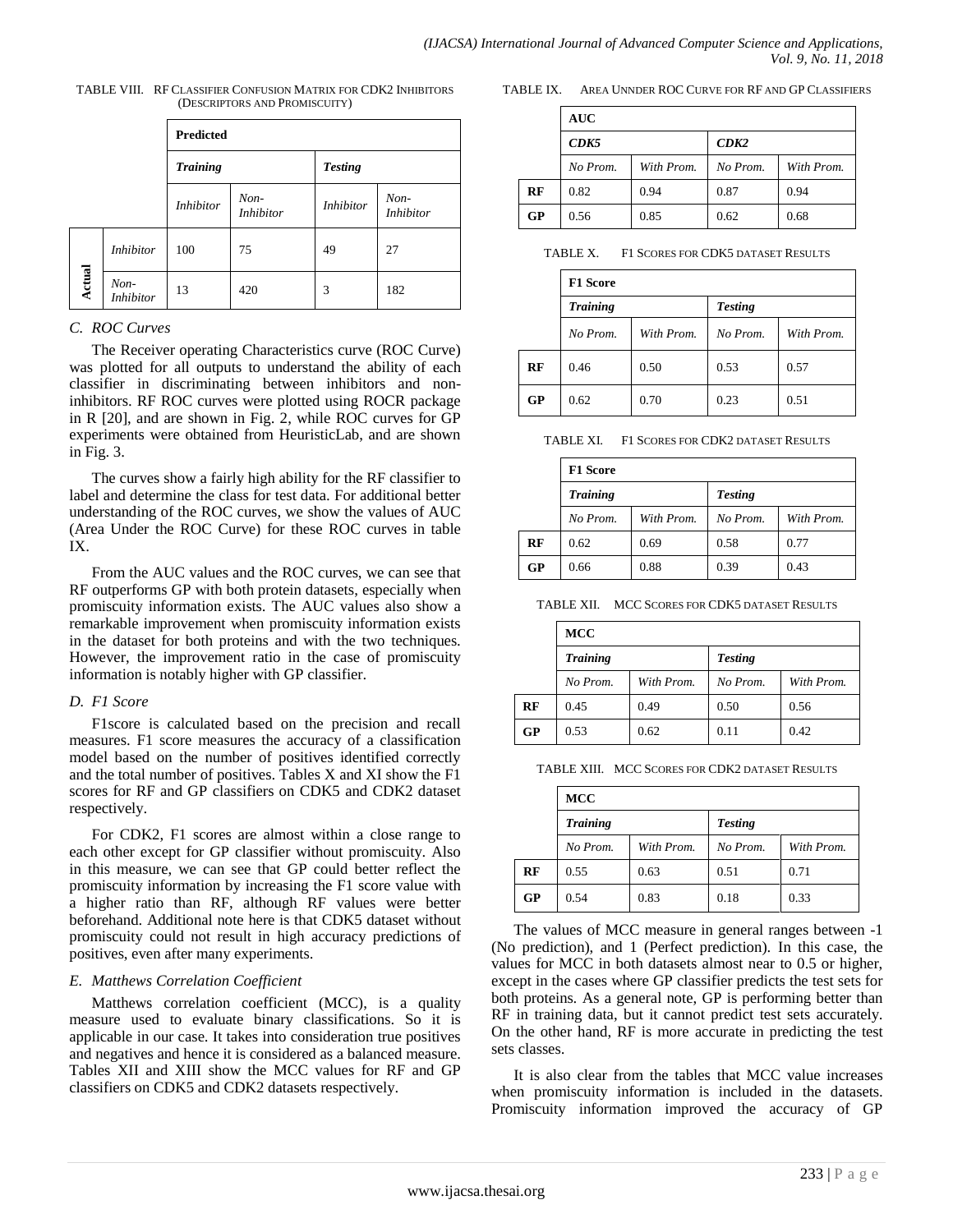classifier more than its improvement for RF classifier on the training set level. This improvement is clearly noticeable in GP results for the test sets, although GP accuracy is still low on test sets compared to RF.

# *F. Important Vairables*

RF has the ability to rank different available considered while training. So, it can produce a list in each experiment with the most important variable affecting the prediction results. In table XIV we show a portion of the top important variables in the two experiments for each protein. We selected these important variables that had high rank in RF ranking for both mean decrease accuracy, and mean decrease Gini, and appeared with each protein in its corresponding two experiments. Variables names represent chemical descriptors produced by e-dragon.

TABLE XIV. IMPORTANT VARAIBLES AS SELECTED BY RF

| CDK5               | CDK2               |
|--------------------|--------------------|
| MATS7p             | Mor32m             |
| <b>MAXDP</b>       | MATS1 <sub>v</sub> |
| $Cl-090$           | MATS1p             |
| MATS7 <sub>v</sub> | Mor18m             |

**ROC Curve: CDK2** 



(a) CDK2 without Prmiscuity.







(b) CDK2 with Promiscuity.